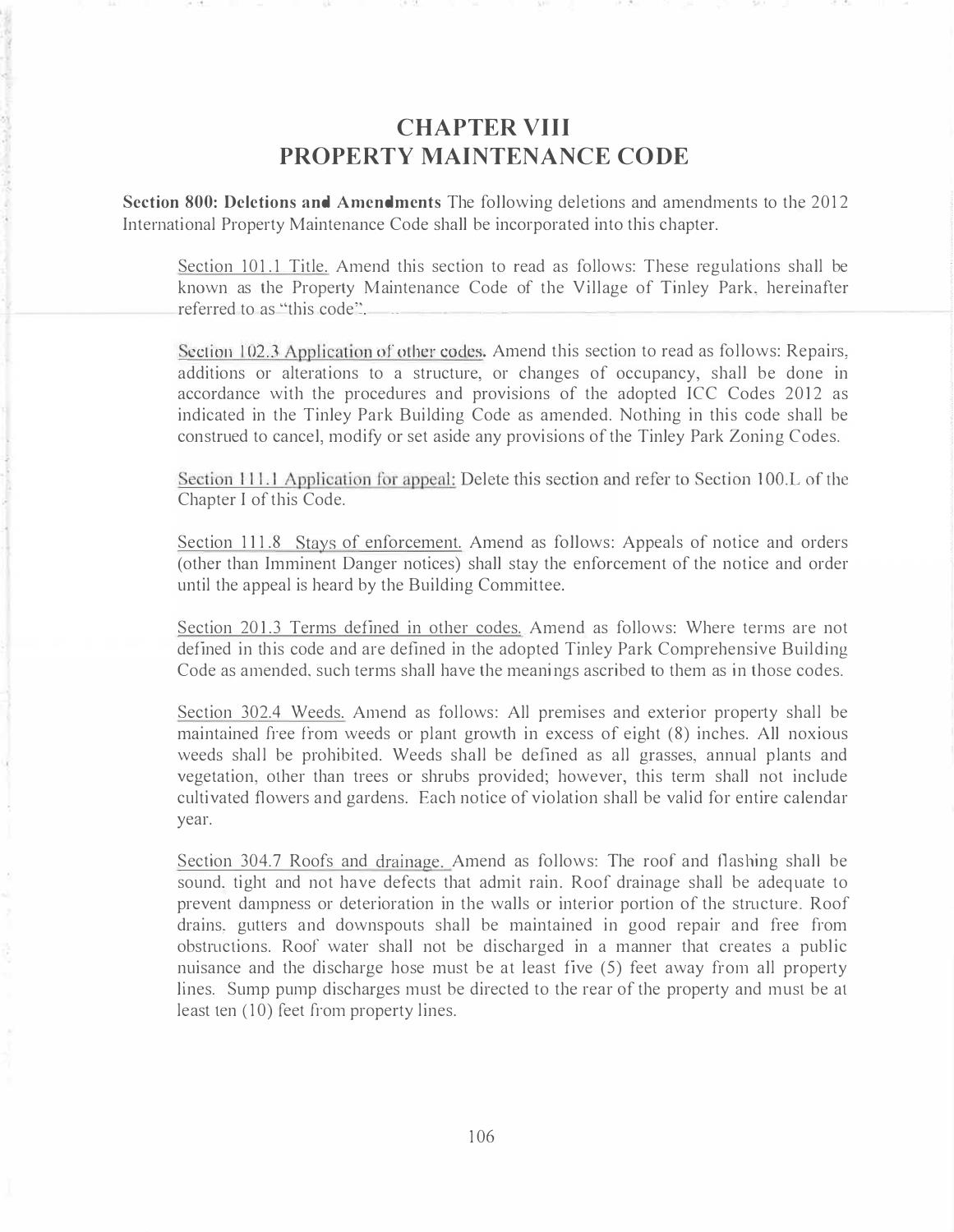Section 304.14 Insect Screens. Amend as follows: During the period from April  $15<sup>th</sup>$  to October 15<sup>th</sup>. every door, window and other outside opening required for ventilation of habitable rooms. food preparation areas. l'ood service areas or any areas where products to be included or utilized in food for human consumption are processed, manufactured. packaged or stored shall be supplied with approved tightly fitting screens of not less than sixteen (16) mesh per inch, and every screen door used for insect control shall have selfclosing devices in good working condition.

Exception: Screens shall not be required where other approved means, such as air curtains or insect repellent fans are employed .

Section 602.3 Heat Supply. Amend as follows (not including exceptions):Every owner and operator of any building who rents, leases, or lets one or more dwelling units or sleeping units on terms, either expressed or implied, to furnish heat to the occupants thereof, shall supply the use of a heat during the period from September  $1<sup>st</sup>$  to May  $15<sup>th</sup>$  to maintain a temperature of not less than  $68$  degrees  $F$  in all habitable rooms, bathrooms and toilet rooms.

Section 602.4 Occupiable work spaces. Amend as follows: Indoor occupiable work spaces shall be supplied with heat during the period from September  $1^{st}$  to May  $15^{th}$  to maintain a temperature of not less than 65 degrees F during the period the spaces are occupied.

Section 603.1 Mechanical appliances. Amend as follows: All mechanical appliances, solid fuel-burning appliances. cooking appliances, cooling appliances, refrigeration appliances, freezing appliances and water heating appliances shall be properly installed and maintained in a safe working condition, and shall be capable of performing the intended functions.

## Section 801- Parking Lot and Private Commercial Roadways.

It is the intent of this Section to provide a uniform guideline for the maintenance of, and subsequent submittal requirements for permits for the maintenance of, existing and future private and public parking lots and private roadways in the Village and for resurfacing and reconstruction.

## Definitions:

- A. Parking Area: The parking area is to be defined as the pavement required for the number of parking stalls needed to accommodate the business customers and employees of the owners/tenants served by said parking lots as determined by Village ordinance and/or as determined and installed by the owner thereof, whichever is greater. The parking area covers striping, signage. lighting, drainage, and the ingress/egress areas to the business. The parking area also includes delivery and loading dock pavement. Related landscaped areas are also inc luded.
- B. Street. Private: Any right of way or area set aside to provide vehicular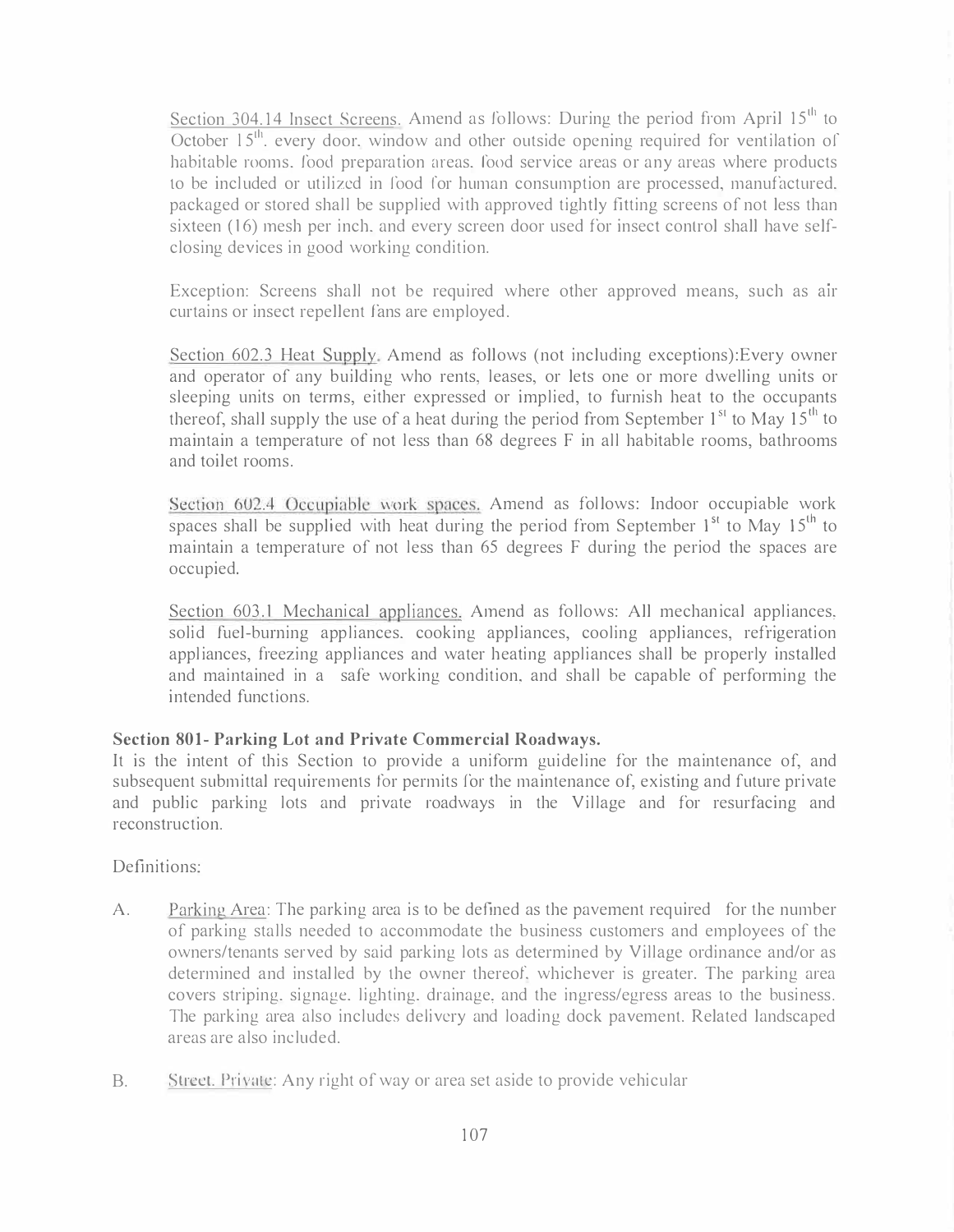access within a development that is not dedicated or intended to be dedicated by the Village and is also not maintained by the Village.

- C. Application: The parking area shall be inspected and evaluated in unison with the property owner. After inspection, if the following items are determined to exist the owner will be notified in writing of the deficiencies.
	- 1) When the pavement begins to fail (i.e., potholes, severe settlement or heaving, tripping hazards, asphalt failure due to sub-base failure, severe cracking) as determined by the Code Compliance Officer or Department of Public Works;
	- 2) When the pavement condition presents a hazard to vehicular and/or pedestrian traffic.
	- 3) When curb and gutter and utility structures have failed.
	- 4) When the striping and signage become unrecognizable or does not meet current standards.
	- 5) When there is a change in use, or additions are being made.
	- 6) When sidewalks become out of repair or dangerous (e.g. a difference in between any two adjacent slabs). i nches
	- 7) All pavements are to meet the minimum requirements of the Village of Tinley Park Development Ordinance, the IDOT Standard Specifications for Road and Bridge Construction, the International Property Maintenance Code, and the Illinois Accessibility Code, current editions.
- D. Enforcement: After an inspection of the property deficiencies, a written notice of the deficiencies will be provided to the property owner for response.

#### E. Application/Submittal for Permit. A copy of the original approved design plans should be used for reference. where practical . The plan submittals are to delineate the proposed improvements including repair strategy, extent of repairs or modifications, and location. Four copies of the repair plans are to be submitted for review and comments. including a cost estimate.

#### F. Repairs

#### 1) Pavement

a) When pavement removal has been determined to be necessary (i.e.: severe alligatoring, potholes, etc.), the pavement is to be repaired in accordance with the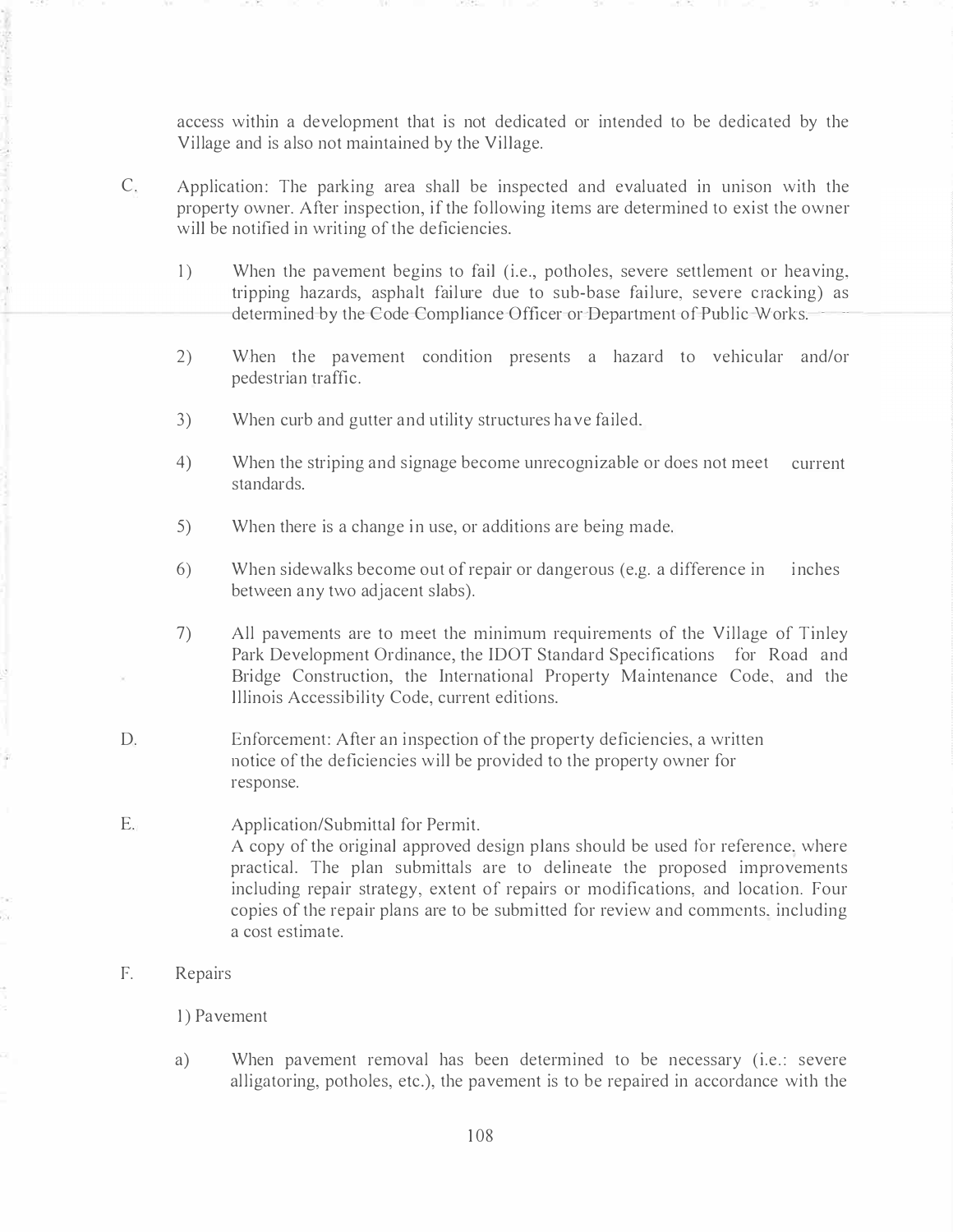Village Development Ordinance and the IDOT standard Specifications for Road and Bridge Construction. Section 440 Pavement Rehabilitation, current editions. The pavement shall be neatly saw cut before removal. The asphalt is to be removed and replaced with the required pavement cross-section. Should the subbase be determined to be unstable, a proof roll may be required to determine the scope of repairs. If the sub-base is determined to be failing after the asphalt has been removed. then the appropriate repairs will be required.

- b) All patching areas will be re-graded and compacted. The saw cut asphalt edges require prime before the asphalt is replaced. For areas where the complete asphalt surface has been removed, aggregate prime coat shall be installed per the current specifications.
- c) All necessary milling to maintain drainage is to be shown in plan.
- d) Milling is required around any structure that is not to be adjusted or repaired .
- e) Milling is required were asphalt surface meets concrete surfaces.
- f) Milling is required along all B-6.12 type curbs. Asphalt overlays within gutters are not permitted without Village approval.
- g) Mill ing is required along all "B" type curb if the height of the curb shall be 3 inches or less after the overlay.
- h) Milling of large cracks and sealing, the use of geo-textile fabric for alligatored areas and longitudinal cracks may be considered by the Village Engineer for less severe failures.
- i) A butt joint is required where existing pavement meets new pavement.
- j) Pavement area shall be mechanically swept clean before prime coat is applied at the required application rate. Apply prime, in advance of paving, following the Village of Tinley Park and IDOT specifications, current editions. The use of aggregate (sand) for prime is recommended if traffic will be allowed through the construction area.
- k) A geotechnical engineer is recommended to be present for all paving operations to verify that the proper compaction is being obtained. Paving is to be installed per the Village of Tinley Park and IDOT specifications, current editions.
	- 1) Concrete pavement shall be patched in accordance to the IDOT Standard Specifications for Road and Bridge Construction, Section 442 Pavement Patching, current edition.

 $\sim$  100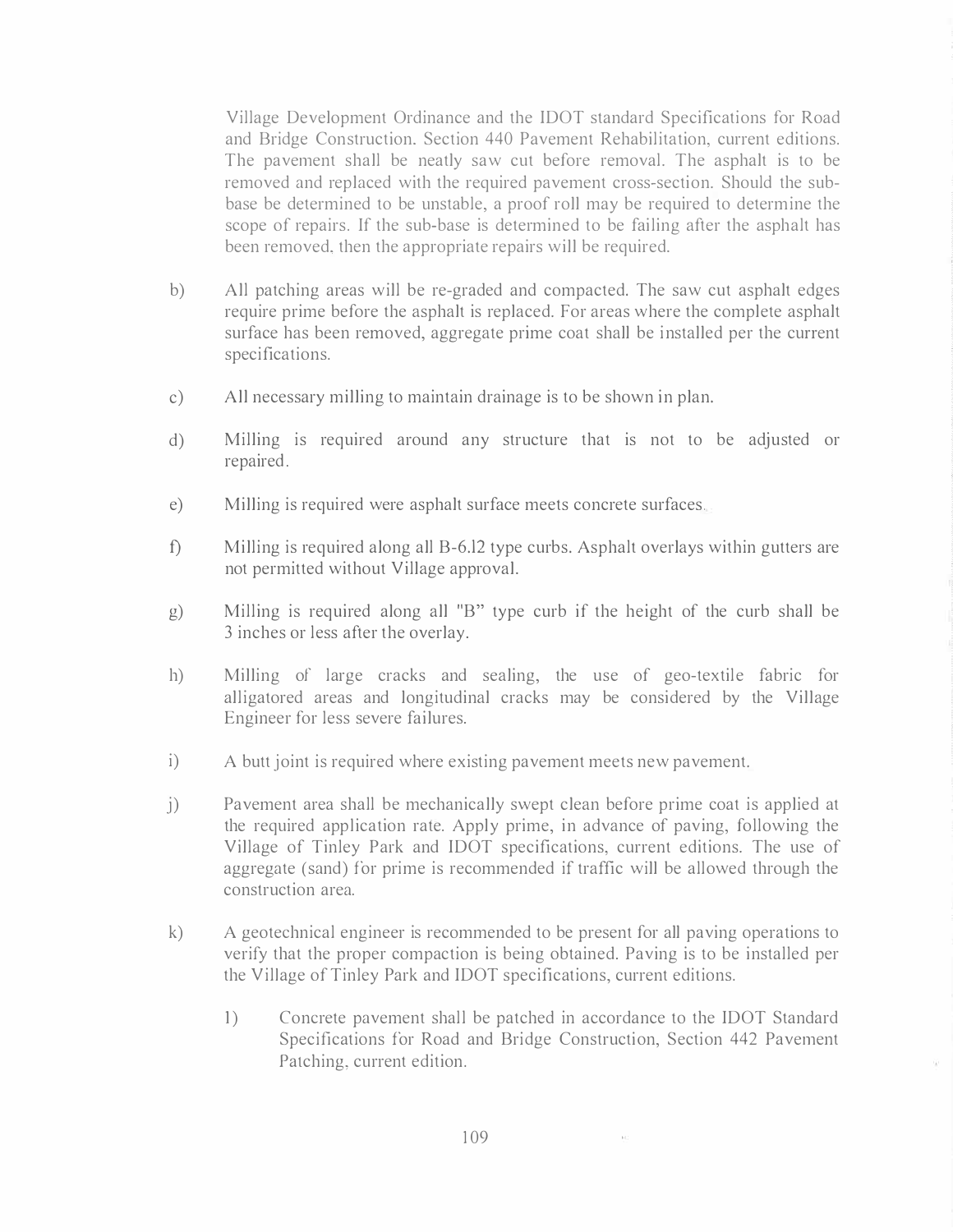- 2) Manhole Structures (storm, sanitary, water)
	- a) All structures in the paved areas shall be reconstructed as necessary to maintain planned drainage and integrity of the structure.
	- b) Broken or deteriorated adjusting rings shall be replaced. Two (2) adjusting rings totaling eight (8) inches maximum is required. Adjusting rings shall be of a recycled rubber material.
	- c) All broken castings and lids shall be replaced.
	- d) Adjustments to any valve vaults or sanitary sewer structures shall obtain the approval of the Public Works Department.
	- e) Use of frame insets shall be permitted.
	- f) Structures and manhole lids shall be cleaned after paving.
- 3) Curb and sidewalks

. . ,

r,

- a) All curb that is broken, not allowing proper drainage, missing, or creates a trip hazard is to be replaced.
- b) All sidewalk that is broken, missing, or creates a trip hazard shall be replaced.
- c) Spalled or deteriorated sidewalk shall be replaced when it fails to meet the 2012 edition of the International Property Maintenance Code
- d) Curb and sidewalk shall be replaced in accordance to the current Village Standards.
- 4) Lighting
	- a) Lighting shall be verified after reconstruction of the parking lot to assure that damage has not occurred.
- 5) Signage and Striping

a) Signage and Striping shall be updated to the current standards.

b) The originally approved striping plans, including the required amount of handicapped parking stalls as specified by Chapter 11 of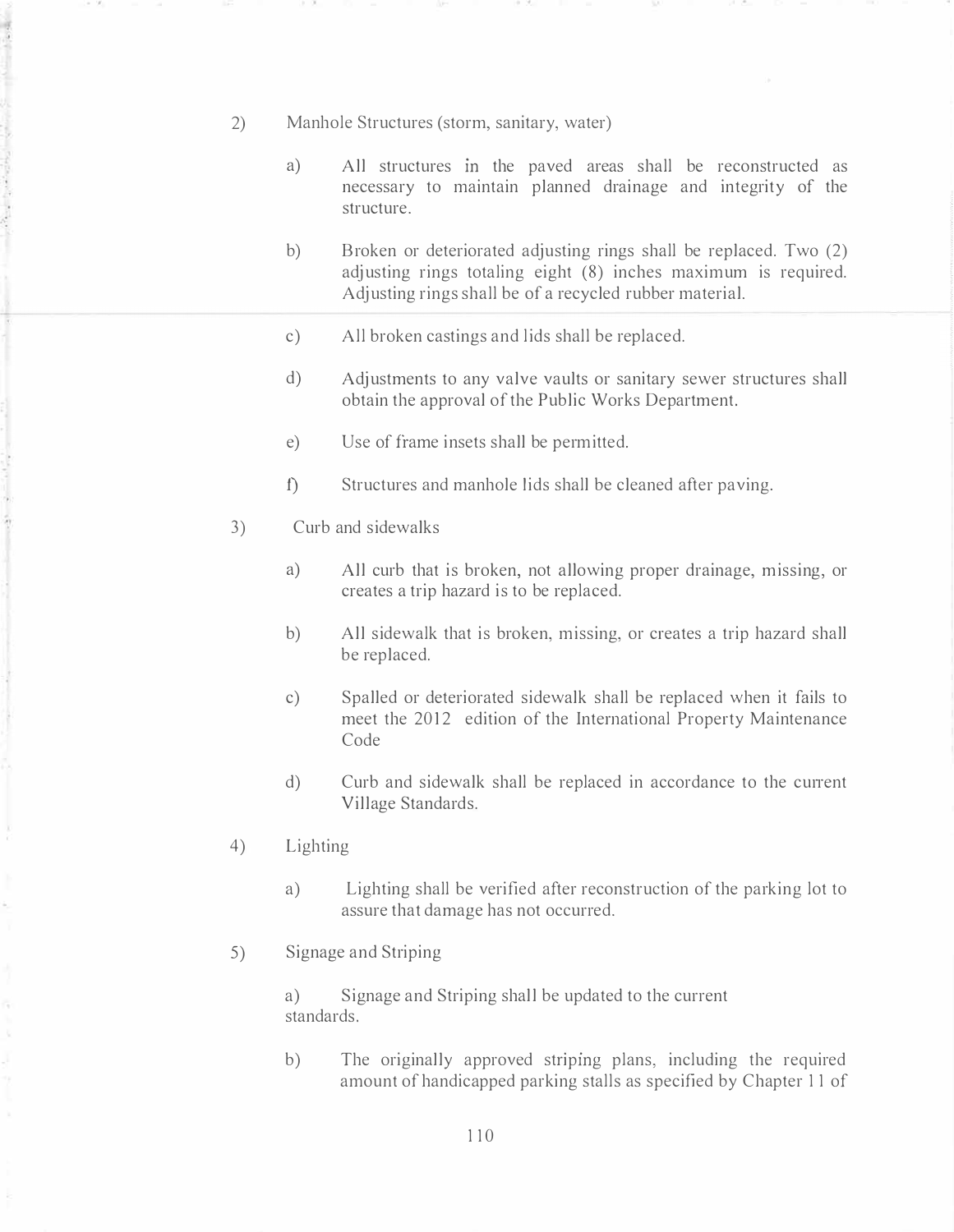the 2012 edition of the ICC International Building Code, current edition of the Illinois Accessibility Code and the ADA, shall be used unless current standards require changes. Any changes to the plan not otherwise required by the Village shall be approved by the Building Department.

- c) Handicapped parking spaces and signs shall comply with Chapter 11 of the 2012 edition of the ICC International Building Code and current edition of the Illinois Accessibility Code.
- d) Two (2) coats of paint are required for re-stripping applications.
- e) All signposts shall conform to the current Village codes and/or standards and shall be plumb and securely embedded into the pavement.
- f) All sign panels missing, illegible or lacking reflectivity shall be replaced to meet the current Village codes and/or standards.
- 6) Grading within the parking lot (islands)
	- a) All areas within the parking lot shall be graded to drain, and settled areas filled in.
	- b) Plans for any alterations to the existing parking lot islands shall be submitted for approval.
- 7) Traffic Control
	- a) It is the responsibility of the permit applicant to provide advance warning and safe access to the adjacent businesses during construction.
	- b) Proper notification shall be provided prior to the start of construction.
	- c) The construction area shall be properly barricaded, and any required informational signs shall be provided and maintained.
	- d) The storage of equipment and construction material shall be confined to areas that are well lit and properly barricaded. At no time shall the area block drainage areas, fire hydrants, fire lanes, or entrance/exits.

Section 802 Motor vehicles. Except as provided for in other regulations, no inoperative, unlicensed or unregistered motor vehicle shall be parked, kept or stored on any premises, and no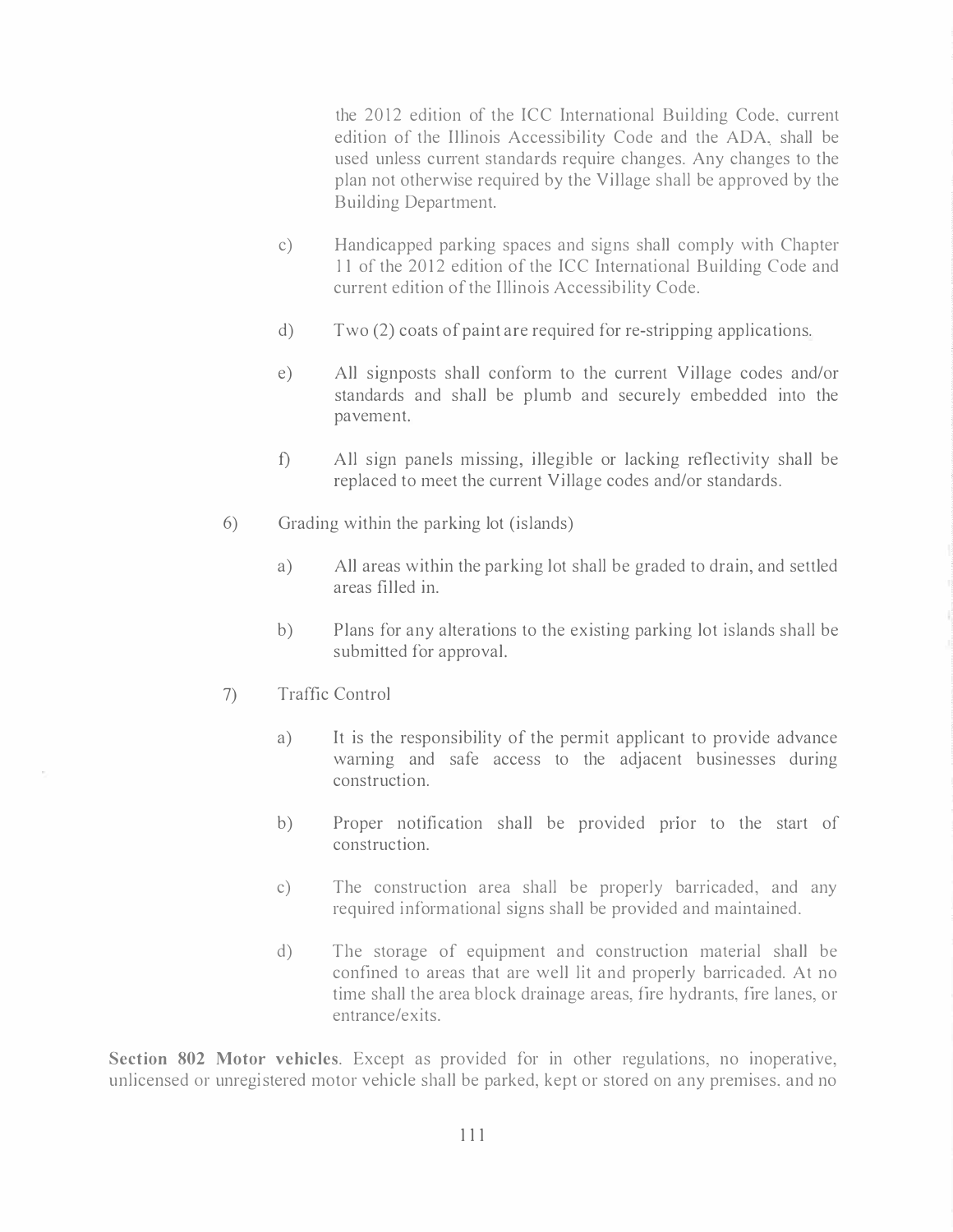vehicle shall at any time be in a state of major disassembly, disrepair, or in the process of being stripped or dismantled. Painting of vehicles is prohibited unless conducted inside an approved spray booth.

Exception: A vehicle of any type is permitted to undergo major overhaul, including body work, provided that such work is performed inside a structure or similarly enclosed area designed and approved for such purposes.

Section 803 Motor vehicle parking. No motor vehicle shall be parked on any lot unless parked on a concrete or asphalt driveway.

Section 804 Size of dumpsters/containers. All dumpsters/containers shall be of sufficient size to accommodate all garbage and disposable items generated by the premises they serve for a minimum of one (1) pickup per week. If in the judgment of the Code Compliance Officer, the accumulation of garbage and disposable trash is consistently greater than the capacity of the provided dumpster/container, the Code Compliance Officer shall direct the responsible person to increase the size of the dumpster/container or increase the number of pick ups per week. Failure to comply shall be a violation of this code and result in the fines and penalties as prescribed by code.

Section 805 Dumpster Storage Areas. All outdoor dumpster/container collection and storage areas shall be completely obscured from surrounding property by a solid screen six (6) feet in height constructed of masonry, wood, plastic, or material approved by the Code Compliance Officer and the dumpster/container must be set on a surface of concrete or asphalt. All existing storage areas not screened in accordance with this code shall comply within one (1) year of this code or within 6 months of notification by the code official. Any screened areas in a damaged condition, must be repaired within 14 days of such notification by the Code Compliance Officer. Failure to obtain an extension to make repairs after the 14 days shall require the area to conform to this code. Construction dumpsters stored on site for a temporary period not exceeding 60 days need not conform to this code.

Section 806 Infestation. All structures shall be kept free from insect and rodent infestation. All structures in which insects or rodents are found shall be promptly exterminated by approved processes (by a licensed qualified contractor) that will not be injurious to human health. After extermination, proper precautions shall be taken to prevent re-infestation. A copy of the most recent exterminator' report is required, as proof of service.

#### Section 807 Proof of Extermination

The owner of any rental unit shall provide proof that the unit had been exterminated prior to tenant occupying unit, if requested.

#### Section 808 Overcrowding

The number of persons occupying a dwelling unit shall not create conditions that, in the opinion of the Building Official, endanger the life, safety or welfare of the occupants.